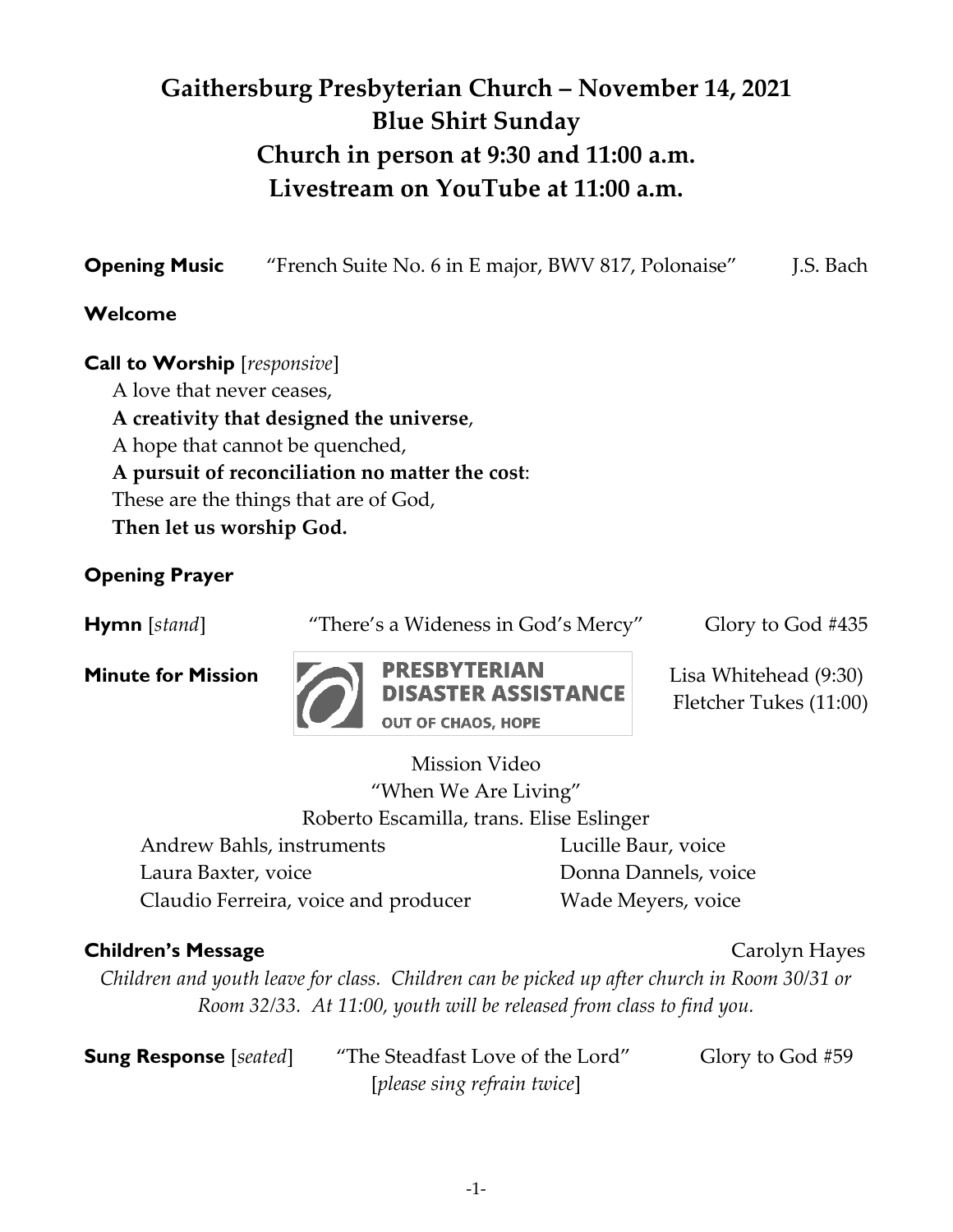## **We Listen to God's Word**

#### **Scripture Psalm 51:1–12**

Have mercy on me, O God, according to your steadfast love; according to your abundant mercy blot out my transgressions. **<sup>2</sup>Wash me thoroughly from my iniquity, and cleanse me from my sin. <sup>3</sup>** For I know my transgressions, and my sin is ever before me. **<sup>4</sup> Against you, you alone, have I sinned, and done what is evil in your sight, so that you are justified in your sentence and blameless when you pass judgment. 5** Indeed, I was born guilty, a sinner when my mother conceived me. **<sup>6</sup>You desire truth in the inward being;[\[a\]](https://www.biblegateway.com/passage/?search=Psalm+51&version=NRSV#fen-NRSV-14698a) therefore teach me wisdom in my secret heart. <sup>7</sup>** Purge me with hyssop, and I shall be clean; wash me, and I shall be whiter than snow. **<sup>8</sup> Let me hear joy and gladness; let the bones that you have crushed rejoice. <sup>9</sup>** Hide your face from my sins, and blot out all my iniquities. **<sup>10</sup> Create in me a clean heart, O God, and put a new and right[\[b\]](https://www.biblegateway.com/passage/?search=Psalm+51&version=NRSV#fen-NRSV-14702b) spirit within me. <sup>11</sup>**Do not cast me away from your presence, and do not take your holy spirit from me. **<sup>12</sup> Restore to me the joy of your salvation, and sustain in me a willing[\[c\]](https://www.biblegateway.com/passage/?search=Psalm+51&version=NRSV#fen-NRSV-14704c) spirit.**

#### **Luke 18:9–14**

**9** Jesus also told this parable to some who trusted in themselves that they were righteous and regarded others with contempt: **<sup>10</sup>** "Two men went up to the temple to pray, one a Pharisee and the other a tax collector. **<sup>11</sup>** The Pharisee, standing by himself, was praying thus, 'God, I thank you that I am not like other people: thieves, rogues, adulterers, or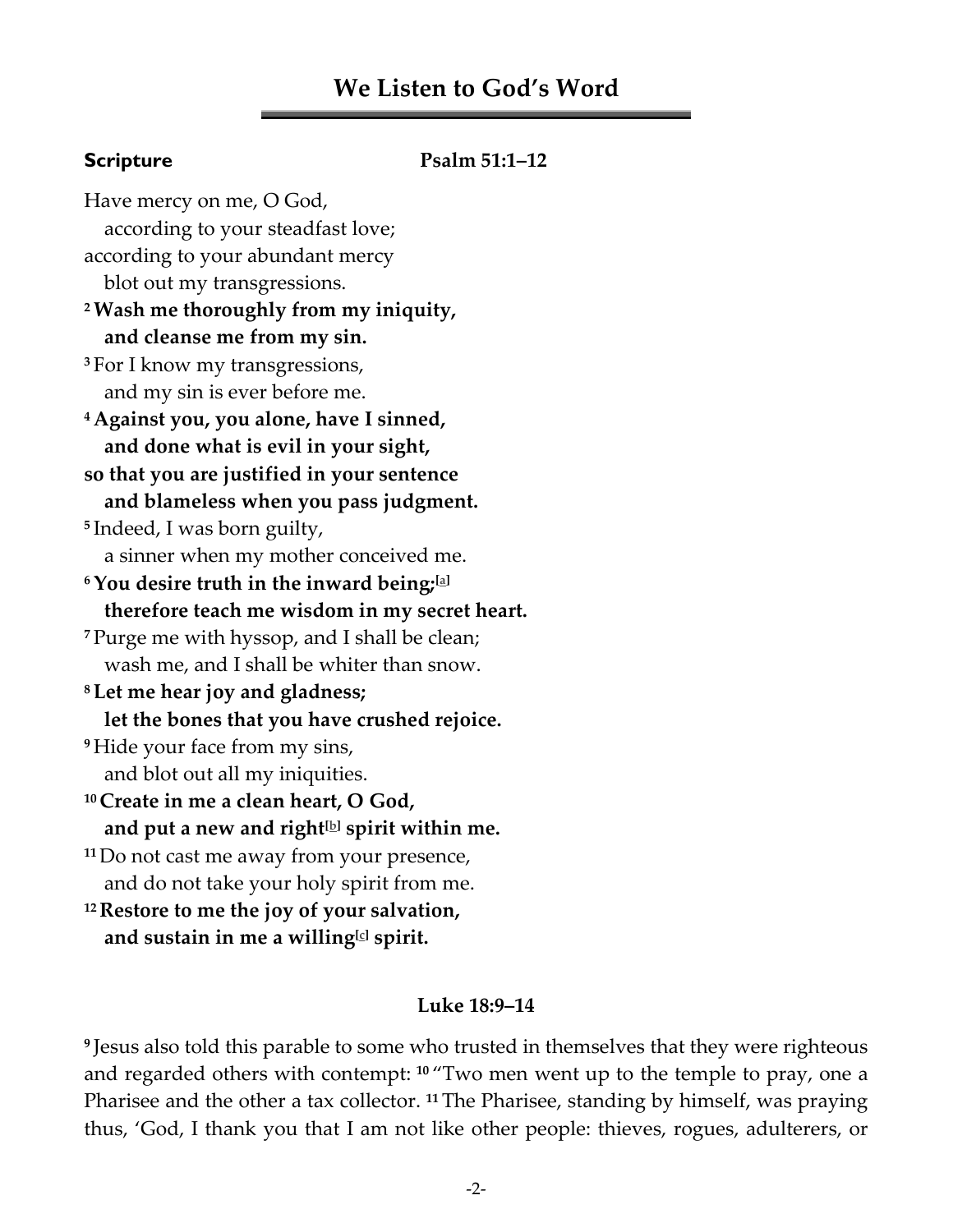even like this tax collector. **<sup>12</sup>** I fast twice a week; I give a tenth of all my income.' **<sup>13</sup>** But the tax collector, standing far off, would not even look up to heaven, but was beating his breast and saying, 'God, be merciful to me, a sinner!' **<sup>14</sup>** I tell you, this man went down to his home justified rather than the other; for all who exalt themselves will be humbled, but all who humble themselves will be exalted."

The Word of the Lord. **Thanks be to God.**

| Sermon | <b>Other People Are Terrible Sinners</b> | Rev. Mary Beth Lawrence |
|--------|------------------------------------------|-------------------------|
|--------|------------------------------------------|-------------------------|

**Call to Confession** [*together*]

**Lord God of justice, you know no favourites and show no partiality; but you have given us assurance that the prayers of the lowly pierce the clouds, their petitions reach the heavens. Look upon us who come before you as did the penitent tax collector, and grant that we may open ourselves with confidence in your mercy, and be justified by your grace. We ask this through your Son, our Lord Jesus Christ. Amen.**

## **Prayer of Confession in Song** [*seated*] Glory to God, #423

"Create in Me A Clean Heart" *verse 1* [*Please sing twice*]

**Create in me a clean heart, O God; create in me a clean heart, O God; create in me a clean heart, O God, and renew a right spirit within me.**

*[Silence for Personal Prayer]*

## **Assurance of Pardon** [*responsive*]

The steadfast love of the Lord never ceases.

#### **God's mercies never come to an end.**

Because of the love of God, the grace of Jesus Christ,

and the power of the Holy Spirit,

**We know that we are forgiven and that we are given new life.** 

#### **Thanks be to God!**